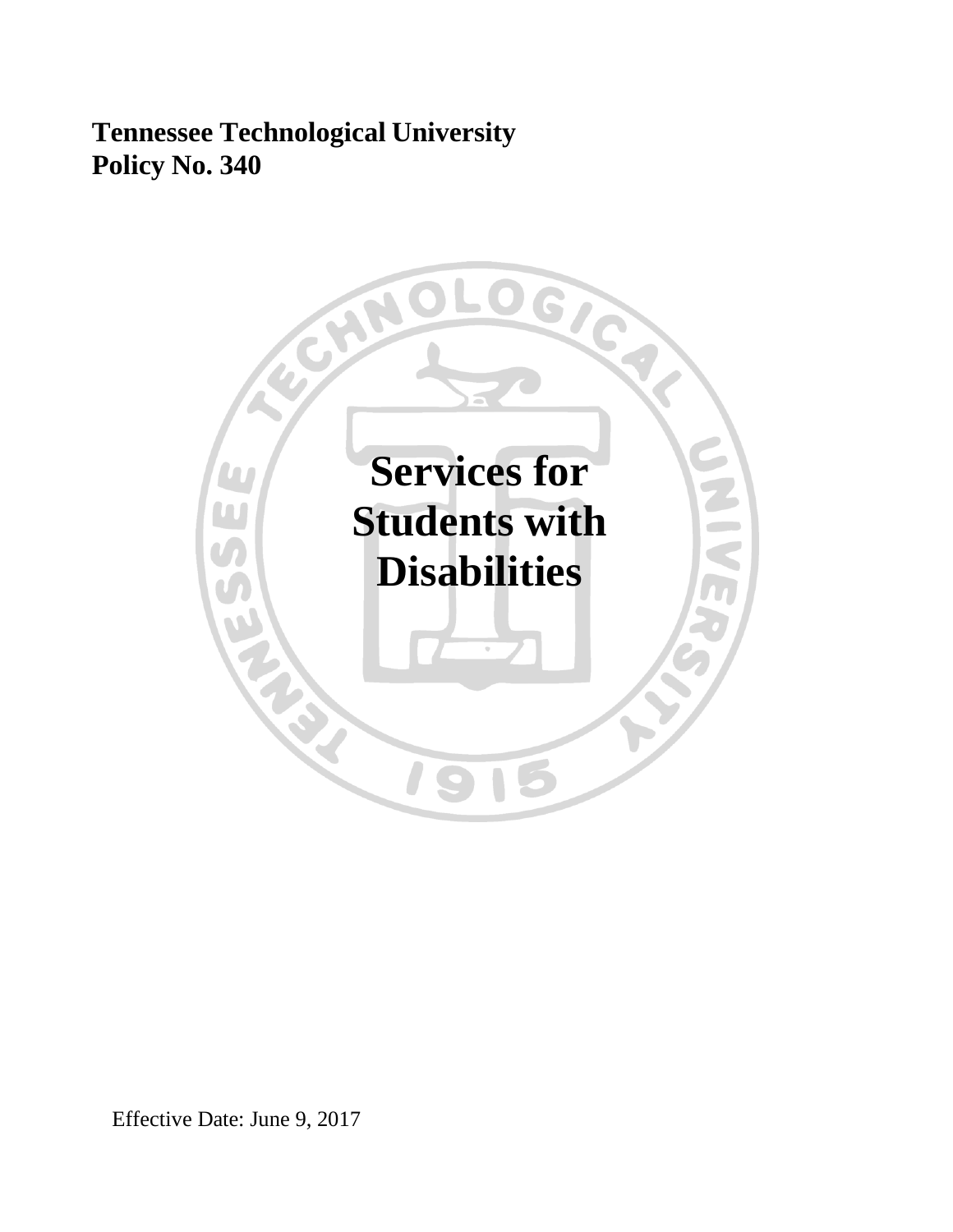# **Policy No:** 340 **Policy Name:** Services for Students with Disabilities

# **I. Purpose**

This policy describes the process and procedures Tennessee Tech follows to ensure that qualified students with disabilities are not excluded from participation in or denied the benefits of its services, programs, or activities.

# **II. Review**

This policy will be reviewed every two years or when circumstances require review, whichever is earlier, by the Director of the Office of Disability Services ("ODS"), with recommendations for revision presented to the Administrative Council and University Assembly.

# **III. Definitions**

- **A. Disability:** With respect to an individual seeking reasonable accommodations or adjustments in programs and services, a physical or mental impairment that substantially limits one or more of the major life activities, or a record of such impairment, or being regarded as having such an impairment.
- **B. Fundamental Alteration:** A change so significant that it alters the essential nature of the services, programs or activities.
- **C. Inactive Student:** A student who has not requested services or who has not participated in a semester review for the current semester or a student who is no longer enrolled in the university.
- **D. Qualified Individual with a Disability:** An individual with a disability who satisfies the requisite skills, experience, education, and other program-related requirements, and can perform, with or without reasonable accommodations or adjustments, the essential requirements of such program.
- **E. Reasonable Accommodation:** Making existing facilities readily accessible to and usable by individuals with disabilities, acquiring or modifying equipment or devices, adjusting examination schedules, student course schedule, providing qualified readers, interpreters, or scribes, course substitutions, and other similar accommodations or adjustments for individuals with disabilities. Accommodations may include auxiliary aids and any other special arrangements or coordinated services. Reasonable accommodation or adjustment does not include fundamental changes to a course/program, service or activity, undue financial burden to the university, or undue administrative burden.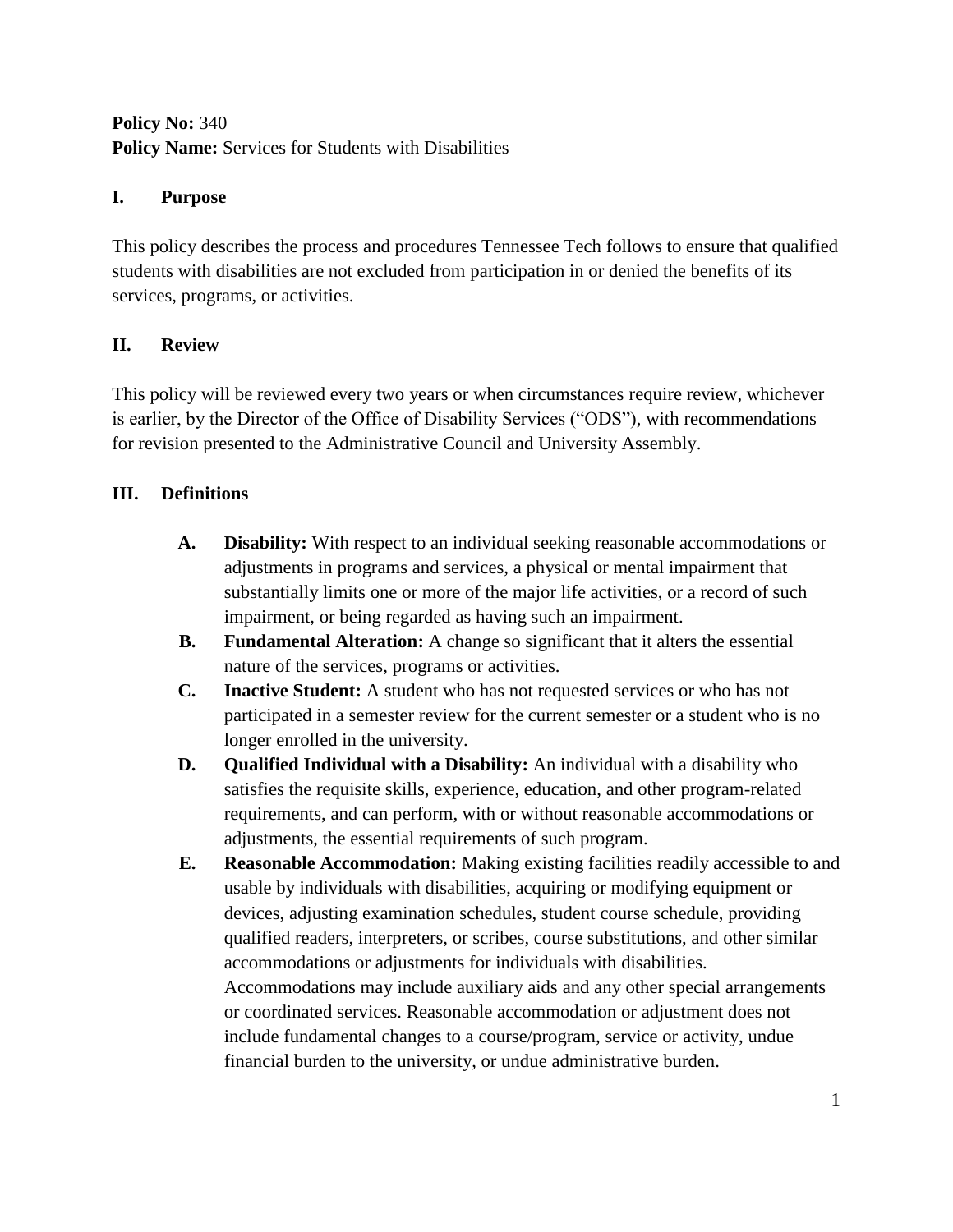- **F. Registration:** Submission by the student of current qualifying disability documentation, ODS Application, Release of Information Form, and class schedule. Meeting with ODS professional to discuss requested services once all submissions have been received.
- **G. Semester Review:** A review of current schedule and services with an ODS professional.
- **H. Service Animals:** A dog or miniature horse that is individually trained to do work or perform tasks for a person with a disability.
- **I. Student:** A student who has registered and met with an ODS professional for an initial assessment and continues to engage in a semester review in order to request reasonable accommodations or adjustments.
- **J. Undue Burden:** A set of facts that renders the accommodation or adjustment unreasonable. Factors to be considered include: cost, financial resources of the state, health and safety considerations or any other factor supported by law.

# **IV. Policy**

Tennessee Tech does not discriminate against individuals on the basis of disability as defined in Section 504 of the Rehabilitation Act of 1973 as amended and the Americans with Disabilities Act of 1990 as amended. Tennessee Tech will make reasonable accommodations or adjustments for qualified students with disabilities to ensure that they are not excluded from participation in or denied the benefits of its services, programs, and activities.

## **V. Responsibilities for Implementation**

# **A. Student**

- **1.** The student seeking a reasonable accommodation or adjustment must register with ODS.
- **2.** The student seeking a reasonable accommodation or adjustment must submit appropriate documentation.
- **3.** The student seeking a reasonable accommodation or adjustment must schedule and participate in a semester review with ODS each semester.
- **4.** It is the student's responsibility to become familiar with and utilize resources related to the reasonable accommodation or adjustment.
- **5.** The student granted permission to record classroom lectures must comply with TTU Policy No. 180 (Personal Recording Devices).
- **6.** The student must return loaned equipment at the end of each semester. A hold will be placed on the student's account and the student will not be able to register for classes if the equipment is not returned and/or replaced.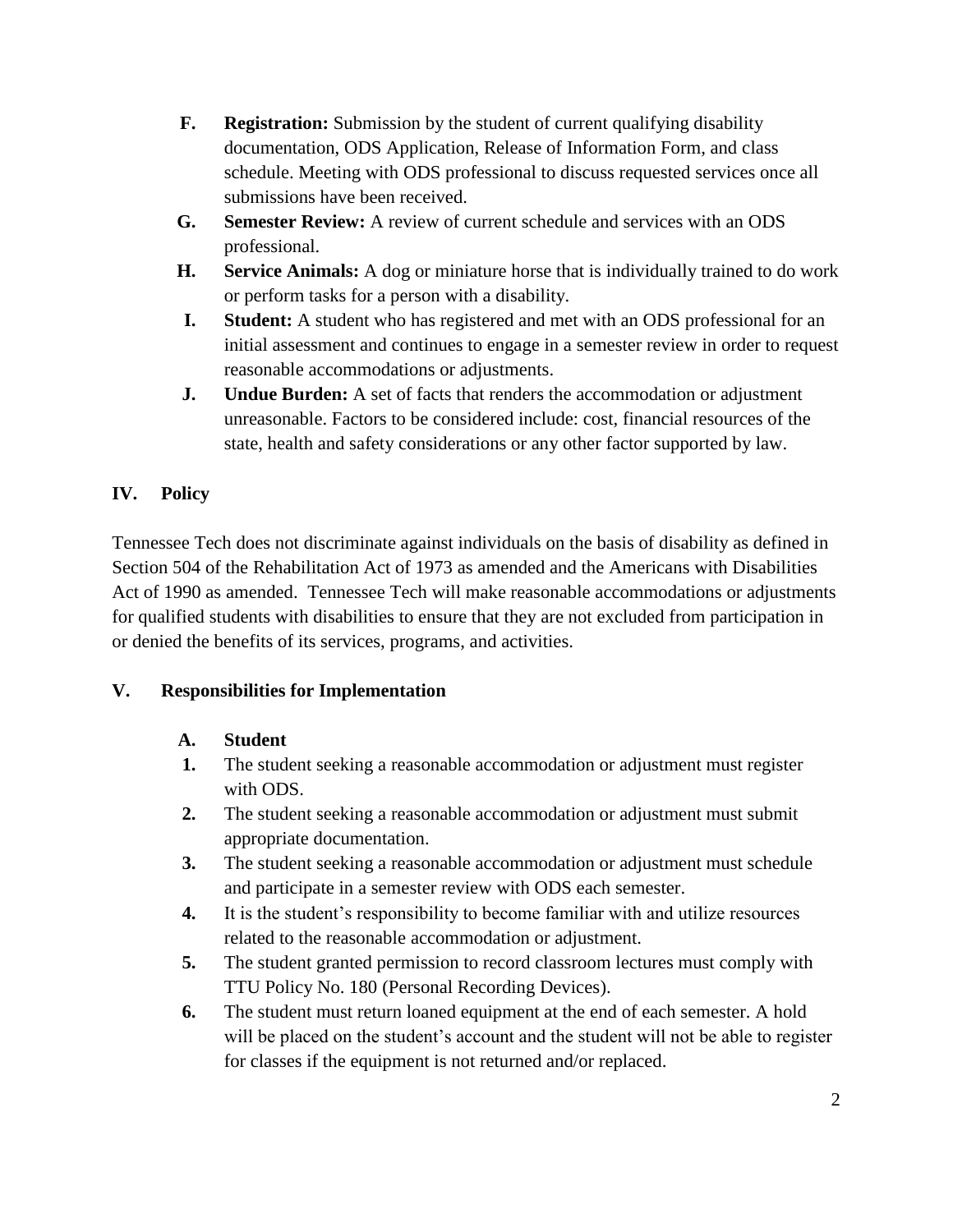**7.** It is the student's responsibility to participate in an interactive process regarding issues related to reasonable accommodations or adjustments.

#### **B. Faculty**

To meet Tennessee Tech's obligations related to reasonable accommodations or adjustments, faculty are required to:

- **1.** Adhere to Tennessee Tech's policies and procedures regarding students with disabilities,
- **2.** Provide academic adjustments and reasonable accommodations in courses as specified in the Academic Adjustment Form,
- **3.** Coordinate extended time adjustments with ODS professionals to ensure appropriate reasonable testing accommodations,
- **4.** Add the following statement to all course syllabi, "Students with a disability requiring academic adjustments and accommodations must contact the Office of Disability Services (ODS). ODS is located in the Roaden University Center, Room 112; phone 372-6119. For more information see TTU Policy 340 (Services for Students with Disabilities) at [www.tntech.edu/policies.](http://www.tntech.edu/policies)"
- **5.** Choose accessible textbooks and materials and,
- **6.** Provide accessible classroom handouts, charts, notes, and materials.
- **7.** Faculty should feel welcome to raise concerns with ODS if they believe that granting a particular accommodation or adjustment is either a fundamental alteration or undue burden.

#### **C. The Office of Disability Services**

ODS will:

- **1.** Ensure that only trained professionals will evaluate documentation, determine appropriate services, and assist students in arranging services or testing adjustments.
- **2.** Provide the student's qualifying accommodations or adjustments to the appropriate university administrators, faculty, and staff,
- **3.** Maintain confidential records and communication of students who have registered with the ODS,
- **4.** Provide a test proctoring service during regular business hours or proctor training for any department choosing to use its departmental proctors (graduate assistants, work study students, etc.) after hours or when ODS services are otherwise not available,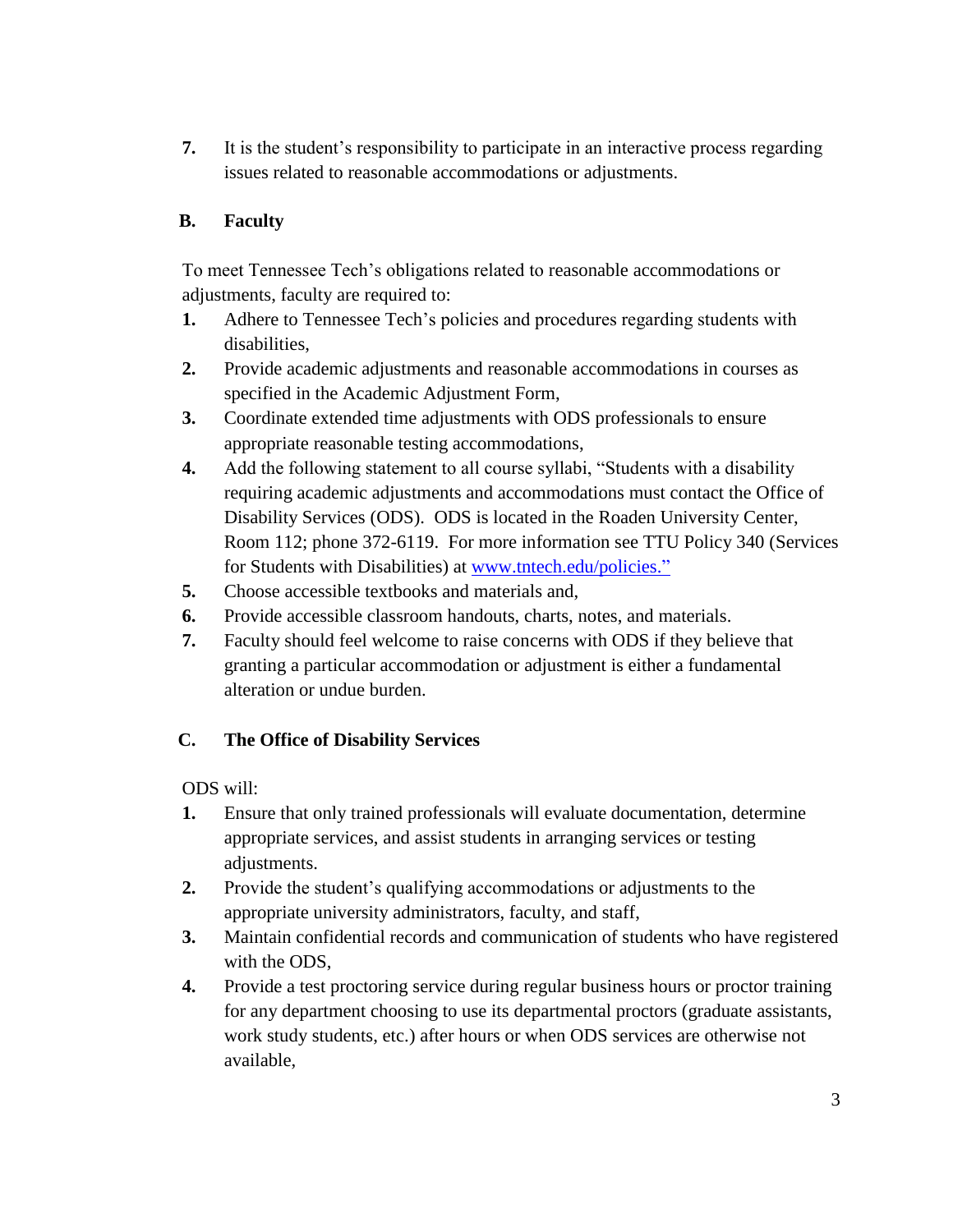- **5.** Monitor compliance with relevant laws and policies and inform the ADA Advisory Committee and other necessary entities of any problems,
- **6.** Serve as a liaison between students and the university community,
- **7.** Provide information concerning disabilities to university administrators, faculty, and staff ,
- **8.** Determine services for each student on a case-by-case basis, and
- **9.** Follow appropriate procedures related to concerns about implementation and determination of reasonableness.

# **VI. Procedures**

## **A. Documentation Requirements**

- **1.** Students must submit appropriate and current documentation of their disability to ODS. If the student has a learning disability, documentation may include psychological exams such as restricted intelligence tests of achievement (ex. battery in math, reading, written language and spelling). For other disabilities, documentation may include medical evaluations submitted by a physician or otherwise qualified specialist (APN, PA, etc.).
- **2.** If the documentation is not current, the student may submit a statement on letterhead from a qualified specialist in combination with the original documentation. The letter should clearly state the nature of the disability, state that the condition has not changed, and that the student remains under the supervision of a specialist. ODS reserves the right to request additional documentation.
- **3.** Generally ODS does not rely solely on IEP's (Individualized Education Plans/Programs) as qualifying documentation. IEP's may be helpful or supplemental and/or used in combination with other documentation to determine eligibility or types of services.
- **4.** ODS recognizes that documentation provided by the government or the military on behalf of veterans is often different in form, nature, and information from those normally provided by civilian medical, psychological, or government groups and agencies. In those cases, ODS will take this into account when determining services.
- **5.** ODS will determine, in its sole discretion, what documentation is appropriate in each case.

## **B. Documentation Providers**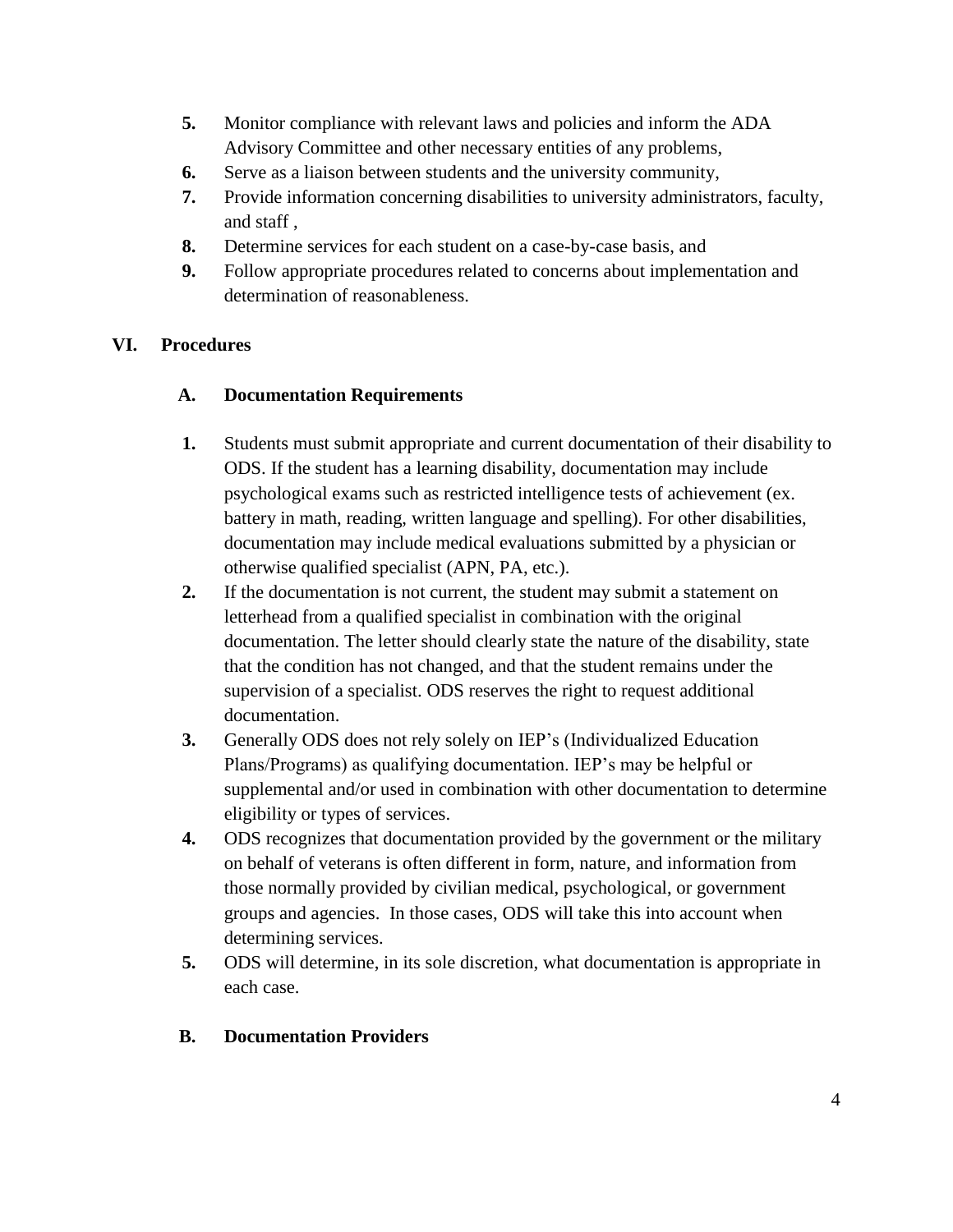ODS is not responsible for identifying providers and does not recommend one specific provider over any other, though it may provide names of possible assessment providers.

#### **C. Exceptions**

#### **1. Provisional Status**

ODS may, in its sole discretion, provide a "provisional" active disability status for a specific period to allow the student to provide appropriate documentation. If the student has not provided the documentation at the end of the agreed upon provisional time frame, absent good cause, the student will no longer receive services.

#### **2. Temporary Medical Conditions**

Students who have temporary medical conditions or circumstances may request a short-term accommodation through ODS. For such accommodations ODS will, in its sole discretion, determine the suitability of the request.

# **VII. Processes Related to the Determination of Reasonableness and Implementation of Requested Accommodations or Adjustments**

# **A. Process Regarding the Determination of Reasonable Accommodations or Adjustments**

- **1.** When a student requests an accommodation or adjustment, academic or otherwise, ODS will consider the reasonableness of the request.
- **2.** When ODS has concerns about the reasonableness of the request, ODS will assemble a group of trained, knowledgeable, experienced individuals to review the program/course, service, or activity requirements. This group will consider whether effective alternatives to the essential requirements exist, which could allow students with disabilities to participate in programs/courses, services or activities without waiving or lowering essential requirements or fundamentally altering the nature of the program/course, service, or activity. This group shall consist of staff members from ODS and any applicable university staff.
- **3.** Within three (3) business days of the date the process described in Section VII.A.2 has concluded, ODS will inform the student in writing of whether the request would fundamentally alter the program/course, service, or activity.
- **4.** If the student is dissatisfied with the result of the process described in Section VII.A.2, the student may request, in writing, a review by the Director of ODS. The student must provide the written request to the Director of ODS within three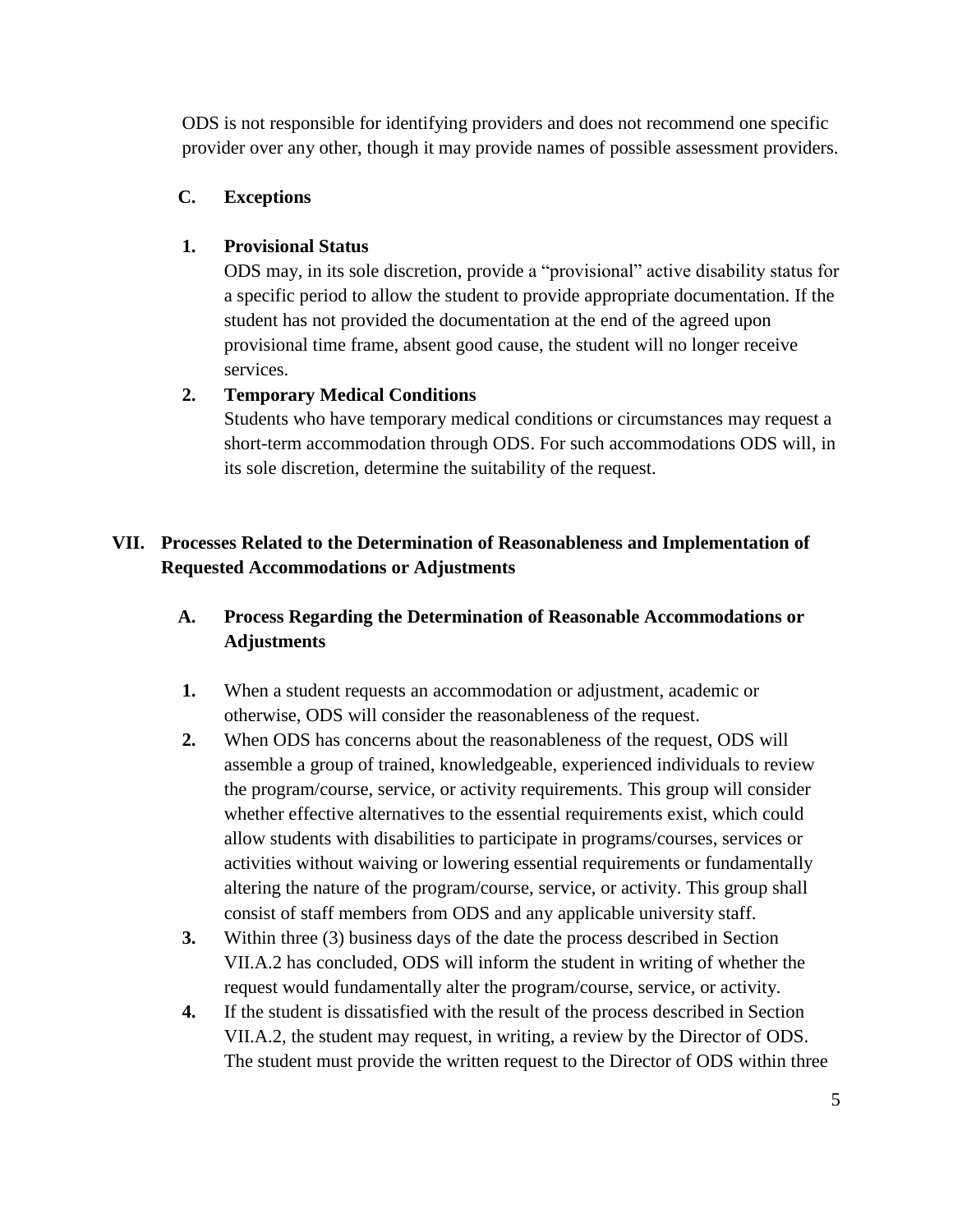(3) business days of delivery of the determination, absent good cause. In the written request for review, the student must explain the reasons why s/he believes the determination is in error.

- **5.** The Director of ODS will review and assess the determination. In reaching a decision, the Director of ODS may consult with the student or any other individuals who are trained, knowledgeable, and experienced with the program/course, service or activity.
- **6.** The Director of ODS will issue a written decision within three (3) business days of receipt of the student's request for review, absent good cause. The decision issued by the Director of ODS is final.
- **7.** If the student is dissatisfied with the Director of ODS's decision, the student may file a complaint as provided in TTU Policy 141 (Prohibited Discrimination and Harassment)

# **B. Process Related to the Implementation of Reasonable Accommodations or Adjustments**

- **1.** A student who is dissatisfied with the implementation of a reasonable accommodation or adjustment should notify the Director, Assistant Director, or Coordinator of ODS.
- **2.** ODS will review the student's concern with the appropriate university staff and communicate its decision in writing to the student within three (3) business days of that review.
- **3.** If the student is dissatisfied with the ODS decision regarding implementation of a reasonable accommodation or adjustment, the student may request, in writing, a review by the Director of the ODS. The student must provide the written request to the Director of ODS within three (3) business days of delivery of the decision, absent good cause. In the written request for review, the student must explain the reasons why s/he believes the decision is in error.
- **4.** The Director of ODS will review and assess the decision. In reaching a decision, the Director of ODS may consult with the student or any other people who are trained, knowledgeable, and experienced with the program/course, service or activity.
- **5.** The Director of ODS will issue a written decision within three (3) business days of receipt of the student's request for review, absent good cause. The decision issued by the Director of ODS is final.
- **6.** If the student is dissatisfied with the Director of ODS's decision, the student may file a complaint as provided in TTU Policy 141 (Prohibited Discrimination and Harassment).